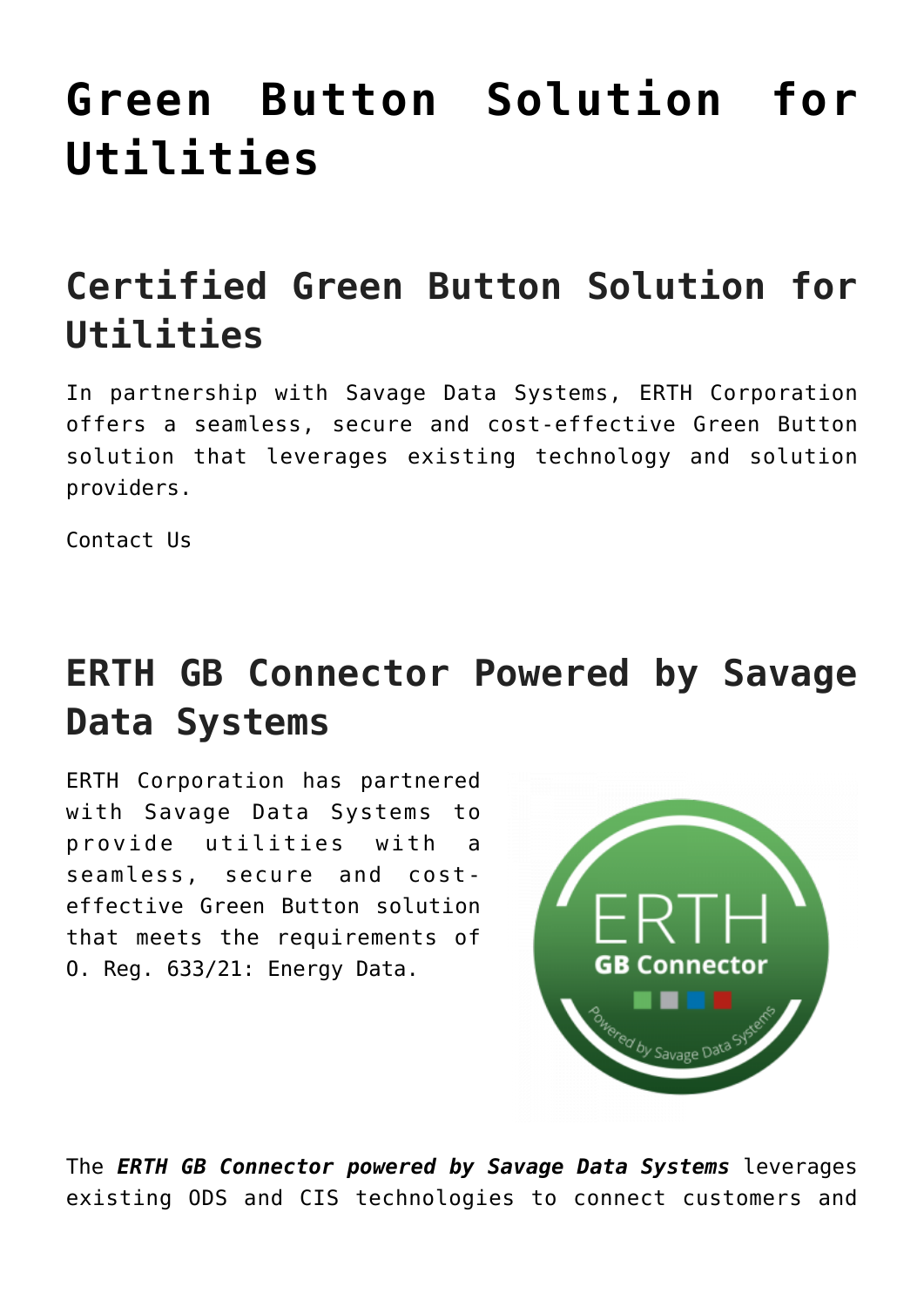third parties with the consumer's energy and billing data. As Ontario's first certified Green Button standard-compliant solution using v3.3, the Savage Data Systems Data Custodian advances the ERTH GB Connector to the front of the pack.

## **How does it work?**

There are two components to the Green Button initiative, **Green Button Connect My Data® (CMD)** and **Green Button Download My Data® (DMD).**

With **CMD** utility consumers can digitally authorize their usage data to be shared with energy-efficiency applications, clean energy companies, analytics firms, and others, who can view and analyze the data and provide additional insights into managing and conserving resource consumption. Consumers can revoke third-party access at anytime.

With **DMD** utility consumers can manually access their utility data in an industry-standard XML format.

Watch the video below to learn how the GB Connector works to facilitate Green Button data.

[Schedule a Demo](https://calendly.com/todd-ross-erth)

## **Why choose the ERTH GB Connector?**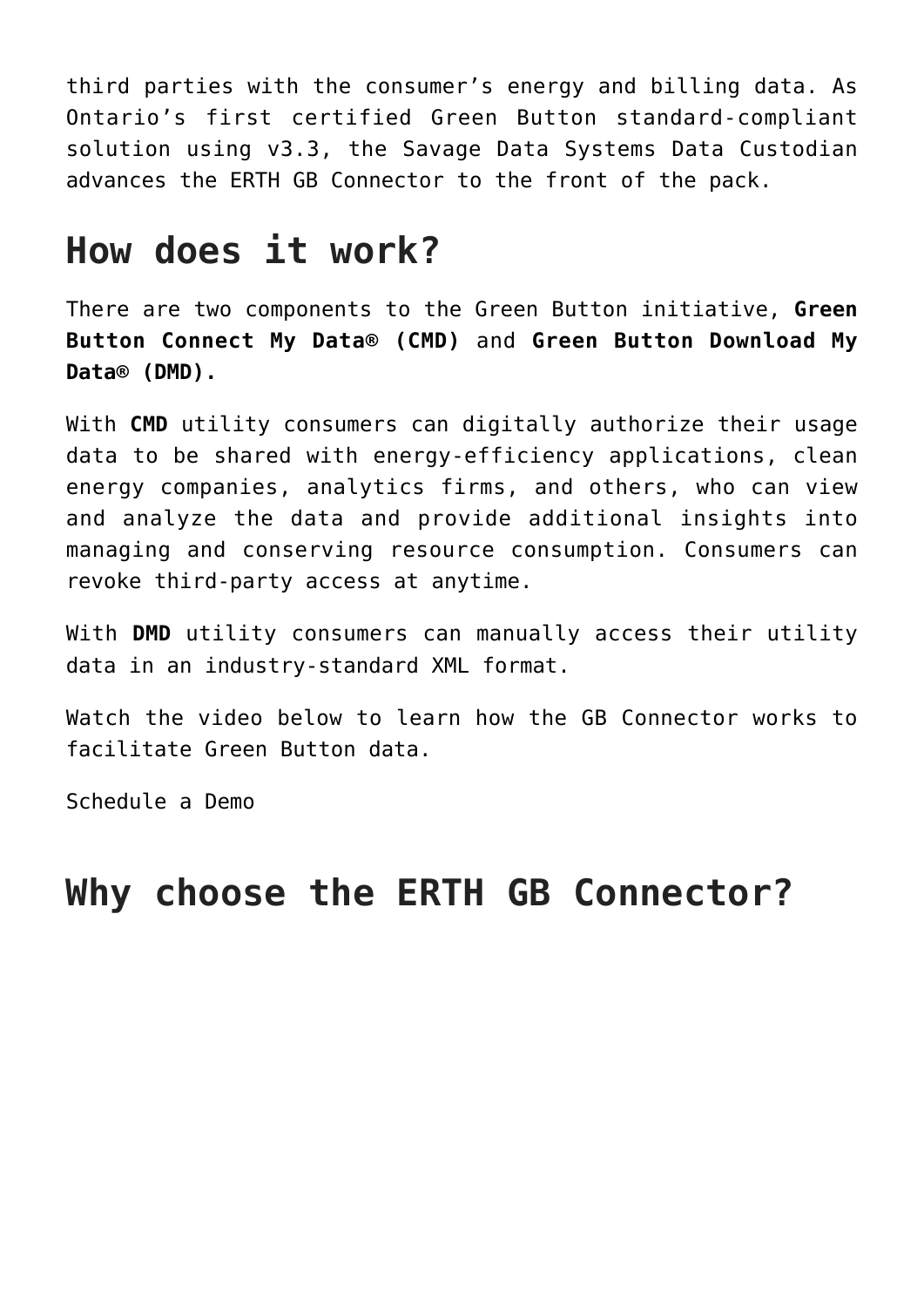

#### **Interoperability**

Data is available in real-time and there is no need to synchronize the consumer's energy and billing data with an external provider.



### **Data Security**

Consumer data remains within the existing, trusted solution provider's environment, mitigating cyber security threats from external cloud providers.



### **Cost Mitigation**

By leveraging existing technology, there are no additional costs for third party APIs and ongoing data synchronization.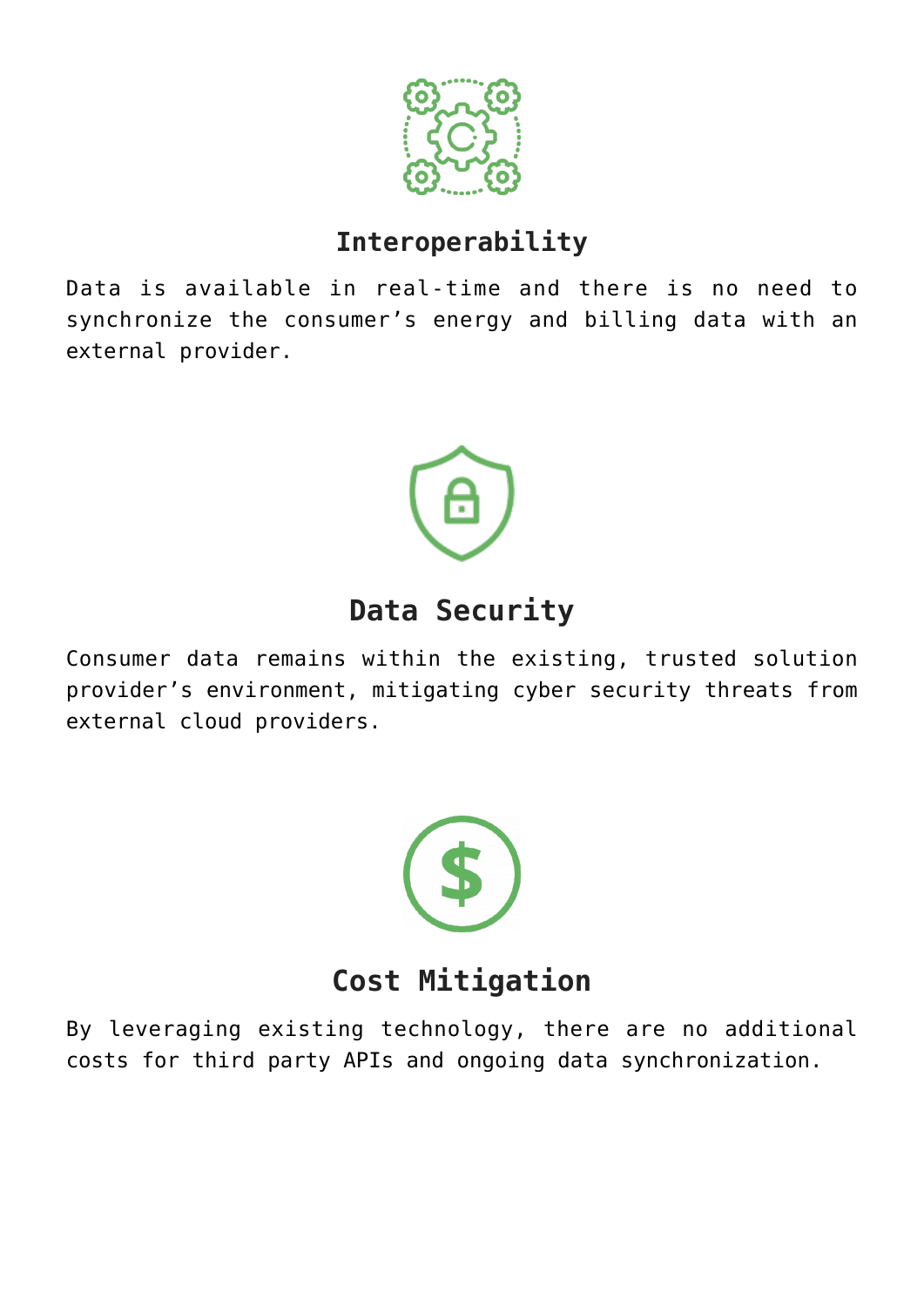

#### **User Experience**

The GB Connector does not require a change to your customer portal, ensuring a seamless, user-friendly experience.

## **Green Button Basics**

### **Why is Green Button being implemented?**

The Ontario government is providing families and businesses more control over their electricity and natural gas bills with the introduction of the Green Button Standard that will allow access to their data with a goal of better tracking energy use, reducing bills and saving money.

On November 1, 2021, the Ontario Ministry of Energy enacted [O.](https://www.ontario.ca/laws/regulation/r21633) [Reg. 633/21: Energy Data](https://www.ontario.ca/laws/regulation/r21633), which requires electric and natural gas utilities across the province to certify with the [Green](https://www.greenbuttonalliance.org/) [Button Alliance](https://www.greenbuttonalliance.org/) in CMD and DMD, and implement Green Button Connect My Data (CMD) and Download My Data (DMD) solutions that adhere to the NAESB's REQ. 21 ESPI version 3.3 standard (commonly known Green Button) by **November 1, 2023**. Read the [full news release.](https://news.ontario.ca/en/release/1001086/ontario-helping-energy-customers-save-money-with-green-button)

### **What is Green Button?**

Green Button is a data standard that provides energy customers with more choice in how you access your electricity and natural gas data. With a simple and secure process, customers will be able to securely download (access) or connect (share) their energy usage data in an industry-standard format with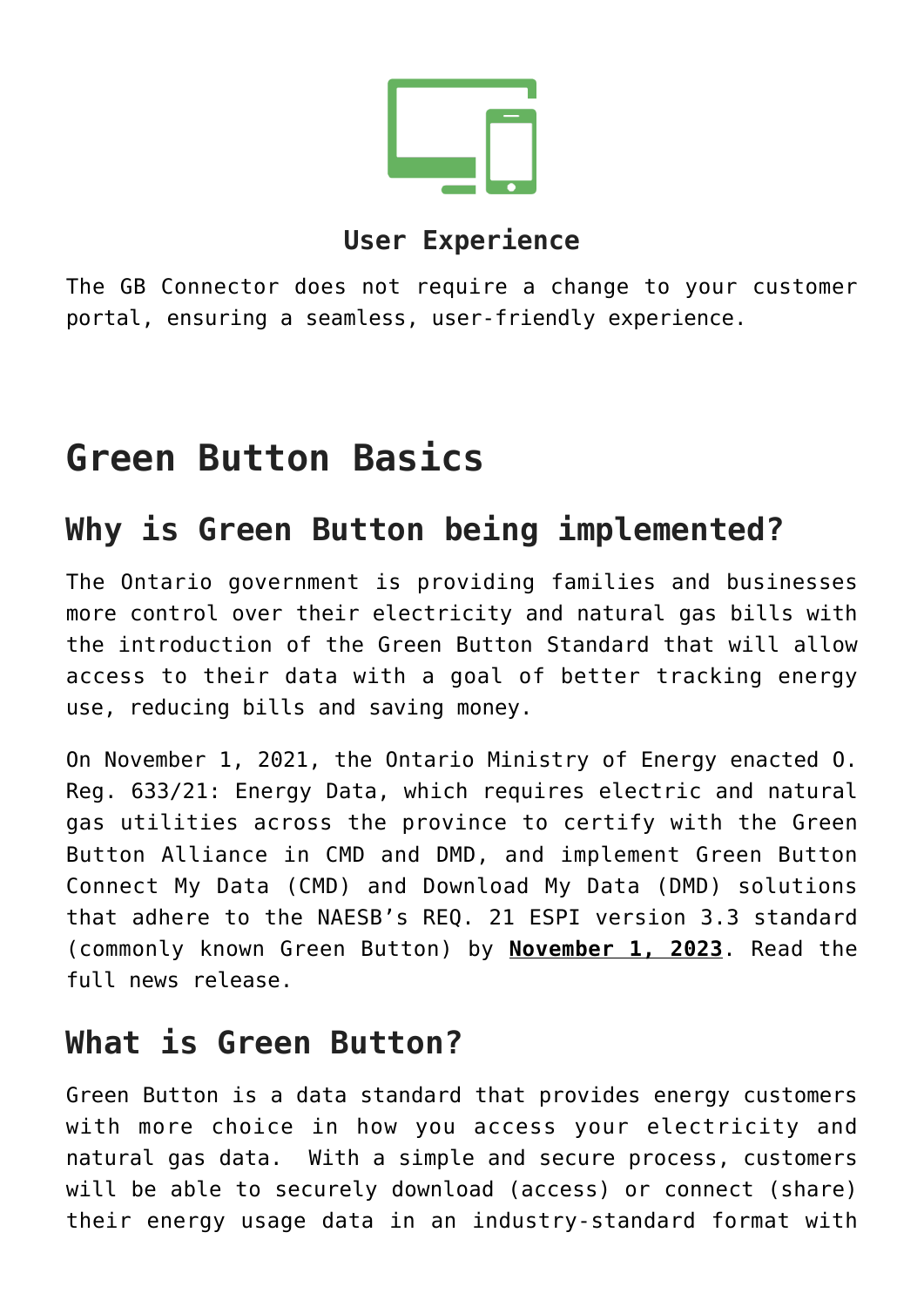registered 3<sup>rd</sup> parties.

### **What is GreenButton Download My Data® (DMD)?**

**Green Button Download My Data (DMD)** enables utility consumers to manually access their utility data in an industry-standard XML format. Customers can then analyze historical and recent usage data to identify trends and make informed choices about their usage.

### **What is GreenButton Connect My Data® (CMD)?**

**Green Button Connect My Data (CMD)** is the industry standard for securely authorizing and sharing utility data with thirdparty solution providers. With CMD, utility consumers can digitally authorize their usage data to be shared with energyefficiency applications, clean energy companies, analytics firms, and others, who can view and analyze the data and provide additional insights into managing and conserving resource consumption.

### **How does Green Button benefit energy consumers?**

- **Improve energy efficiency** Consumers can use Green Button data to identify and compare their energy usage in order to improve energy-efficiency within their home or business.
- **Reduce energy costs** By learning their usage patterns and habits, consumers can make informed choices about how much energy they use and when they use it. When consumers use energy during off-peak hours (also known as peak-shaving) and invest in energy-efficient appliances, it saves money and can help reduce strain on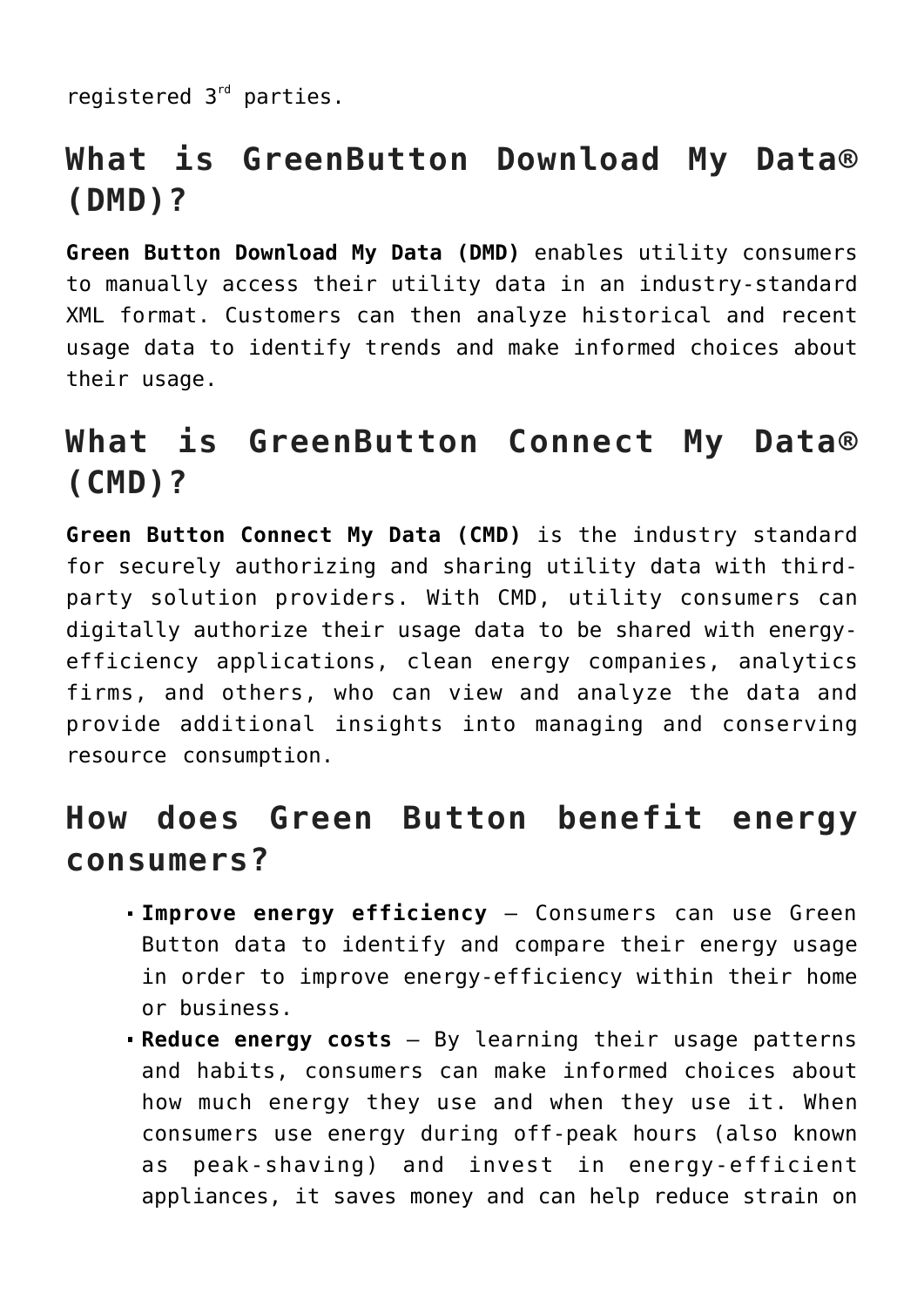the grid.

- **Energy conservation** consumers can use their data to conserve energy to help reduce their carbon footprint and protect the environment.
- **Secure access**  with Green Button standards, consumers can rest assured that their data and private information is secure. Utilities must go through a strict testing and certification process to become Green Button standards-compliant.

### **More information:**

- [The Green Button Alliance](https://www.greenbuttonalliance.org/about#why)
- [GreenButtonData.org](https://www.greenbuttondata.org/)
- [Ontario Energy Board Green Button Implementation](https://www.oeb.ca/consultations-and-projects/policy-initiatives-and-consultations/green-button-implementation)
- [Ontario Regulation 633/21: ENERGY DATA](https://www.ontario.ca/laws/regulation/r21633)
- [Ontario Newsroom](https://news.ontario.ca/en/release/1001086/ontario-helping-energy-customers-save-money-with-green-button)

*GREEN BUTTON and the Green Button Logo are registered trademarks owned by Departments of the U.S. Government.*

## **Related Solutions**



Customer Information System



Cloud Computing